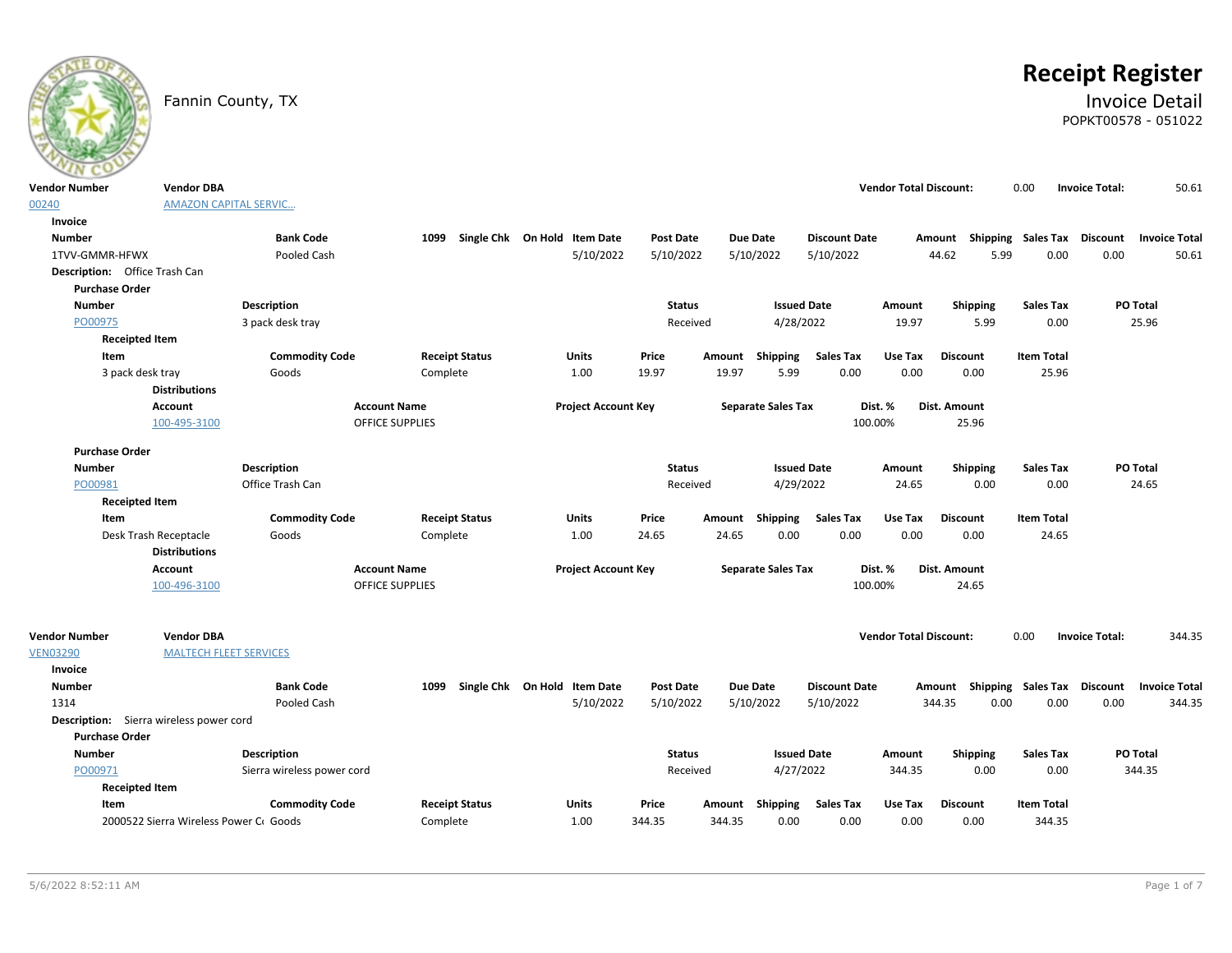|                                                              | <b>Distributions</b>                   |                       |                              |                            |                              |                  |                           |                           |                      |                               |                 |                             |                       |                      |
|--------------------------------------------------------------|----------------------------------------|-----------------------|------------------------------|----------------------------|------------------------------|------------------|---------------------------|---------------------------|----------------------|-------------------------------|-----------------|-----------------------------|-----------------------|----------------------|
|                                                              | <b>Account</b>                         |                       | <b>Account Name</b>          |                            | <b>Project Account Key</b>   |                  |                           | <b>Separate Sales Tax</b> |                      | Dist. %                       | Dist. Amount    |                             |                       |                      |
|                                                              | 100-560-4540                           |                       | <b>R &amp; M AUTOMOBILES</b> |                            |                              |                  |                           |                           | 100.00%              |                               | 344.35          |                             |                       |                      |
|                                                              |                                        |                       |                              |                            |                              |                  |                           |                           |                      |                               |                 |                             |                       |                      |
| <b>Vendor Number</b>                                         | <b>Vendor DBA</b>                      |                       |                              |                            |                              |                  |                           |                           |                      | <b>Vendor Total Discount:</b> |                 | 0.00                        | <b>Invoice Total:</b> | 364.01               |
| 00216                                                        | <b>ODP Business Solutions LLC</b>      |                       |                              |                            |                              |                  |                           |                           |                      |                               |                 |                             |                       |                      |
| Invoice                                                      |                                        |                       |                              |                            |                              |                  |                           |                           |                      |                               |                 |                             |                       |                      |
| Number                                                       |                                        | <b>Bank Code</b>      |                              | Single Chk On Hold<br>1099 | <b>Item Date</b>             | <b>Post Date</b> |                           | <b>Due Date</b>           | <b>Discount Date</b> |                               | Amount          | Shipping Sales Tax          | Discount              | <b>Invoice Total</b> |
| 236836418001                                                 |                                        | Pooled Cash           |                              |                            | 5/10/2022                    | 5/10/2022        |                           | 5/10/2022                 | 5/10/2022            |                               | 34.58<br>0.00   | 0.00                        | 0.00                  | 34.58                |
| <b>Description:</b> office supplies                          |                                        |                       |                              |                            |                              |                  |                           |                           |                      |                               |                 |                             |                       |                      |
| <b>Purchase Order</b>                                        |                                        |                       |                              |                            |                              |                  |                           |                           |                      |                               |                 |                             |                       |                      |
| <b>Number</b>                                                |                                        | <b>Description</b>    |                              |                            |                              |                  | <b>Status</b>             | <b>Issued Date</b>        |                      | Amount                        | <b>Shipping</b> | Sales Tax                   | PO Total              |                      |
| PO00973                                                      |                                        | office supplies       |                              |                            |                              |                  | <b>Partially Received</b> | 4/28/2022                 |                      | 34.58                         | 0.00            | 0.00                        |                       | 34.58                |
| <b>Receipted Item</b>                                        |                                        |                       |                              |                            |                              |                  |                           |                           |                      |                               |                 |                             |                       |                      |
| Item                                                         |                                        | <b>Commodity Code</b> |                              | <b>Receipt Status</b>      | <b>Units</b>                 | Price            |                           | Amount Shipping           | <b>Sales Tax</b>     | Use Tax                       | <b>Discount</b> | <b>Item Total</b>           |                       |                      |
|                                                              | #359886-Geographic Certificate C Goods |                       |                              | Complete                   | 2.00                         | 17.29            | 34.58                     | 0.00                      | 0.00                 | 0.00                          | 0.00            | 34.58                       |                       |                      |
|                                                              | <b>Distributions</b>                   |                       |                              |                            |                              |                  |                           |                           |                      |                               |                 |                             |                       |                      |
|                                                              | <b>Account</b>                         |                       | <b>Account Name</b>          |                            | <b>Project Account Key</b>   |                  |                           | <b>Separate Sales Tax</b> |                      | Dist. %                       | Dist. Amount    |                             |                       |                      |
|                                                              | 100-435-3100                           |                       | <b>OFFICE SUPPLIES</b>       |                            |                              |                  |                           |                           | 100.00%              |                               | 34.58           |                             |                       |                      |
| Invoice                                                      |                                        |                       |                              |                            |                              |                  |                           |                           |                      |                               |                 |                             |                       |                      |
| <b>Number</b>                                                |                                        | <b>Bank Code</b>      |                              | 1099                       | Single Chk On Hold Item Date | Post Date        |                           | <b>Due Date</b>           | <b>Discount Date</b> |                               | Amount          | Shipping Sales Tax Discount |                       | <b>Invoice Total</b> |
| 237450497002                                                 |                                        | Pooled Cash           |                              |                            | 5/10/2022                    | 5/10/2022        |                           | 5/10/2022                 | 5/10/2022            |                               | 9.14<br>0.00    | 0.00                        | 0.00                  | 9.14                 |
|                                                              |                                        |                       |                              |                            |                              |                  |                           |                           |                      |                               |                 |                             |                       |                      |
| <b>Description:</b> Office Supplies<br><b>Purchase Order</b> |                                        |                       |                              |                            |                              |                  |                           |                           |                      |                               |                 |                             |                       |                      |
| <b>Number</b>                                                |                                        | <b>Description</b>    |                              |                            |                              |                  | <b>Status</b>             | <b>Issued Date</b>        |                      | Amount                        | Shipping        | <b>Sales Tax</b>            | PO Total              |                      |
| PO00924                                                      |                                        | Office Supplies       |                              |                            |                              |                  | Received                  | 3/31/2022                 |                      | 9.14                          | 0.00            | 0.00                        |                       | 9.14                 |
| <b>Receipted Item</b>                                        |                                        |                       |                              |                            |                              |                  |                           |                           |                      |                               |                 |                             |                       |                      |
| Item                                                         |                                        | <b>Commodity Code</b> |                              | <b>Receipt Status</b>      | <b>Units</b>                 | Price            | Amount                    | <b>Shipping</b>           | <b>Sales Tax</b>     | Use Tax                       | <b>Discount</b> | <b>Item Total</b>           |                       |                      |
|                                                              | #909655 #18 Rubber Bands               | Goods                 |                              | Complete                   | 1.00                         | 9.14             | 9.14                      | 0.00                      | 0.00                 | 0.00                          | 0.00            | 9.14                        |                       |                      |
|                                                              | <b>Distributions</b>                   |                       |                              |                            |                              |                  |                           |                           |                      |                               |                 |                             |                       |                      |
|                                                              | <b>Account</b>                         |                       | <b>Account Name</b>          |                            | <b>Project Account Key</b>   |                  |                           | <b>Separate Sales Tax</b> |                      | Dist. %                       | Dist. Amount    |                             |                       |                      |
|                                                              | 100-499-3100                           |                       | <b>OFFICE SUPPLIES</b>       |                            |                              |                  |                           |                           | 100.00%              |                               | 9.14            |                             |                       |                      |
|                                                              |                                        |                       |                              |                            |                              |                  |                           |                           |                      |                               |                 |                             |                       |                      |
| Invoice                                                      |                                        |                       |                              |                            |                              |                  |                           |                           |                      |                               |                 |                             |                       |                      |
| <b>Number</b>                                                |                                        | <b>Bank Code</b>      |                              | 1099                       | Single Chk On Hold Item Date | Post Date        |                           | <b>Due Date</b>           | <b>Discount Date</b> |                               | Amount          | Shipping Sales Tax          | Discount              | <b>Invoice Total</b> |
| 242007706001                                                 |                                        | Pooled Cash           |                              |                            | 5/10/2022                    | 5/10/2022        |                           | 5/10/2022                 | 5/10/2022            |                               | 0.00<br>115.12  | 0.00                        | 0.00                  | 115.12               |
| <b>Description:</b> Jury Supplies                            |                                        |                       |                              |                            |                              |                  |                           |                           |                      |                               |                 |                             |                       |                      |
| <b>Purchase Order</b>                                        |                                        |                       |                              |                            |                              |                  |                           |                           |                      |                               |                 |                             |                       |                      |
| <b>Number</b>                                                |                                        | <b>Description</b>    |                              |                            |                              |                  | <b>Status</b>             | <b>Issued Date</b>        |                      | Amount                        | <b>Shipping</b> | <b>Sales Tax</b>            | PO Total              |                      |
| PO00965                                                      |                                        | <b>Jury Supplies</b>  |                              |                            |                              |                  | Received                  | 4/18/2022                 |                      | 115.12                        | 0.00            | 0.00                        |                       | 115.12               |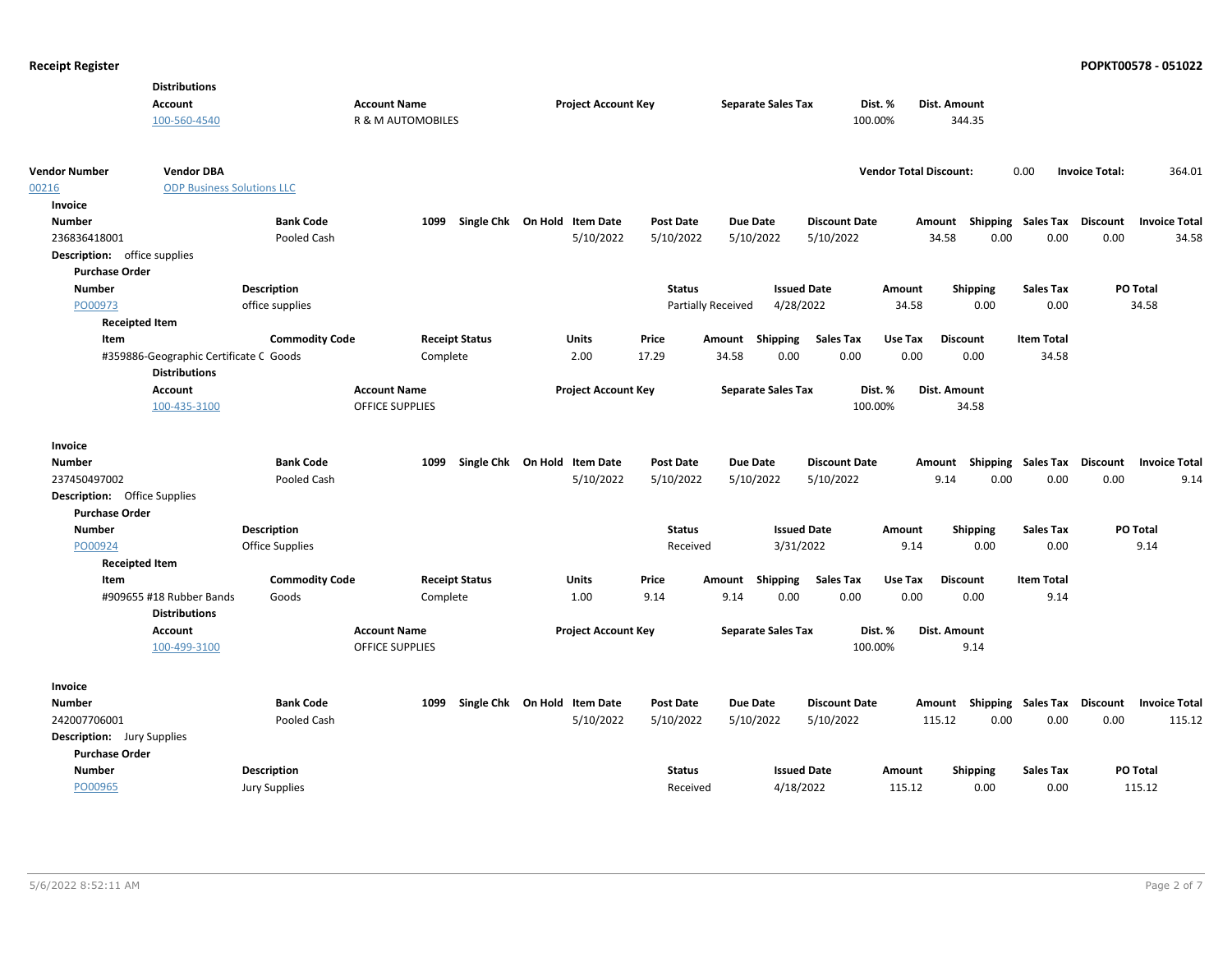| <b>Receipted Item</b>                                         |                       |                                                      |                       |                                   |                  |        |                           |                      |         |                                                                   |                   |          |                      |
|---------------------------------------------------------------|-----------------------|------------------------------------------------------|-----------------------|-----------------------------------|------------------|--------|---------------------------|----------------------|---------|-------------------------------------------------------------------|-------------------|----------|----------------------|
| Item                                                          | <b>Commodity Code</b> |                                                      | <b>Receipt Status</b> | <b>Units</b>                      | Price            |        | Amount Shipping           | <b>Sales Tax</b>     | Use Tax | <b>Discount</b>                                                   | <b>Item Total</b> |          |                      |
| #196988-Ozark Spring Water -Cas Goods<br><b>Distributions</b> |                       |                                                      | Complete              | 8.00                              | 14.39            | 115.12 | 0.00                      | 0.00                 | 0.00    | 0.00                                                              | 115.12            |          |                      |
| <b>Account</b><br>100-435-3120                                |                       | <b>Account Name</b><br><b>DISTRICT JURY SUPPLIES</b> |                       | <b>Project Account Key</b>        |                  |        | <b>Separate Sales Tax</b> | 100.00%              | Dist. % | Dist. Amount<br>115.12                                            |                   |          |                      |
|                                                               |                       |                                                      |                       |                                   |                  |        |                           |                      |         |                                                                   |                   |          |                      |
| Invoice                                                       |                       |                                                      |                       |                                   |                  |        |                           |                      |         |                                                                   |                   |          |                      |
| Number                                                        | <b>Bank Code</b>      | 1099                                                 | Single Chk On Hold    | <b>Item Date</b>                  | <b>Post Date</b> |        | <b>Due Date</b>           | <b>Discount Date</b> |         | Amount Shipping Sales Tax Discount                                |                   |          | <b>Invoice Total</b> |
| 242010300001                                                  | Pooled Cash           |                                                      |                       | 5/10/2022                         | 5/10/2022        |        | 5/10/2022                 | 5/10/2022            |         | 153.47<br>0.00                                                    | 0.00              | 0.00     | 153.47               |
| Description: office supplies                                  |                       |                                                      |                       |                                   |                  |        |                           |                      |         |                                                                   |                   |          |                      |
| <b>Purchase Order</b>                                         |                       |                                                      |                       |                                   |                  |        |                           |                      |         |                                                                   |                   |          |                      |
| <b>Number</b>                                                 | <b>Description</b>    |                                                      |                       |                                   | <b>Status</b>    |        | <b>Issued Date</b>        |                      | Amount  | <b>Shipping</b>                                                   | <b>Sales Tax</b>  | PO Total |                      |
| PO00966                                                       | office supplies       |                                                      |                       |                                   | Received         |        | 4/20/2022                 |                      | 137.68  | 0.00                                                              | 0.00              | 137.68   |                      |
| <b>Receipted Item</b>                                         |                       |                                                      |                       |                                   |                  |        |                           |                      |         |                                                                   |                   |          |                      |
| Item                                                          | <b>Commodity Code</b> |                                                      | <b>Receipt Status</b> | Units                             | Price            | Amount | <b>Shipping</b>           | <b>Sales Tax</b>     | Use Tax | <b>Discount</b>                                                   | <b>Item Total</b> |          |                      |
| 766077-HP058 Toner Cartridge<br><b>Distributions</b>          | Goods                 |                                                      | Complete              | 1.00                              | 137.68           | 137.68 | 0.00                      | 0.00                 | 0.00    | 0.00                                                              | 137.68            |          |                      |
| <b>Account</b>                                                |                       | <b>Account Name</b>                                  |                       | <b>Project Account Key</b>        |                  |        | <b>Separate Sales Tax</b> |                      | Dist. % | Dist. Amount                                                      |                   |          |                      |
| 100-450-3100                                                  |                       | <b>OFFICE SUPPLIES</b>                               |                       |                                   |                  |        |                           | 100.00%              |         | 137.68                                                            |                   |          |                      |
| <b>Purchase Order</b>                                         |                       |                                                      |                       |                                   |                  |        |                           |                      |         |                                                                   |                   |          |                      |
| <b>Number</b>                                                 | <b>Description</b>    |                                                      |                       |                                   | <b>Status</b>    |        | <b>Issued Date</b>        |                      | Amount  | <b>Shipping</b>                                                   | <b>Sales Tax</b>  | PO Total |                      |
| PO00967                                                       | office supplies       |                                                      |                       |                                   | Received         |        | 4/21/2022                 |                      | 15.79   | 0.00                                                              | 0.00              | 15.79    |                      |
| <b>Receipted Item</b>                                         |                       |                                                      |                       |                                   |                  |        |                           |                      |         |                                                                   |                   |          |                      |
| Item                                                          | <b>Commodity Code</b> |                                                      | <b>Receipt Status</b> | <b>Units</b>                      | Price            | Amount | Shipping                  | <b>Sales Tax</b>     | Use Tax | <b>Discount</b>                                                   | <b>Item Total</b> |          |                      |
| 7694780-Monthly Calendar Plann Goods                          |                       |                                                      | Complete              | 1.00                              | 15.79            | 15.79  | 0.00                      | 0.00                 | 0.00    | 0.00                                                              | 15.79             |          |                      |
| <b>Distributions</b>                                          |                       |                                                      |                       |                                   |                  |        |                           |                      |         |                                                                   |                   |          |                      |
| Account                                                       |                       | <b>Account Name</b>                                  |                       | <b>Project Account Key</b>        |                  |        | <b>Separate Sales Tax</b> |                      | Dist. % | <b>Dist. Amount</b>                                               |                   |          |                      |
| 100-450-3100                                                  |                       | <b>OFFICE SUPPLIES</b>                               |                       |                                   |                  |        |                           | 100.00%              |         | 15.79                                                             |                   |          |                      |
|                                                               |                       |                                                      |                       |                                   |                  |        |                           |                      |         |                                                                   |                   |          |                      |
| Invoice                                                       | <b>Bank Code</b>      |                                                      |                       | 1099 Single Chk On Hold Item Date | <b>Post Date</b> |        | <b>Due Date</b>           | <b>Discount Date</b> |         |                                                                   |                   |          |                      |
| Number<br>242010672001                                        | Pooled Cash           |                                                      |                       | 5/10/2022                         | 5/10/2022        |        | 5/10/2022                 | 5/10/2022            |         | Amount Shipping Sales Tax Discount Invoice Total<br>51.70<br>0.00 | 0.00              | 0.00     | 51.70                |
|                                                               |                       |                                                      |                       |                                   |                  |        |                           |                      |         |                                                                   |                   |          |                      |
| Description: Pct 2 Paper Towels<br><b>Purchase Order</b>      |                       |                                                      |                       |                                   |                  |        |                           |                      |         |                                                                   |                   |          |                      |
| <b>Number</b>                                                 | Description           |                                                      |                       |                                   | <b>Status</b>    |        | <b>Issued Date</b>        |                      | Amount  | <b>Shipping</b>                                                   | <b>Sales Tax</b>  | PO Total |                      |
| PO00968                                                       | Paper Towels          |                                                      |                       |                                   | Received         |        | 4/22/2022                 |                      | 51.70   | 0.00                                                              | 0.00              | 51.70    |                      |
| <b>Receipted Item</b>                                         |                       |                                                      |                       |                                   |                  |        |                           |                      |         |                                                                   |                   |          |                      |
| Item                                                          | <b>Commodity Code</b> |                                                      | <b>Receipt Status</b> | Units                             | Price            | Amount | Shipping                  | <b>Sales Tax</b>     | Use Tax | <b>Discount</b>                                                   | <b>Item Total</b> |          |                      |
| Paper Towels                                                  | Goods                 |                                                      | Complete              | 2.00                              | 25.85            | 51.70  | 0.00                      | 0.00                 | 0.00    | 0.00                                                              | 51.70             |          |                      |
| <b>Distributions</b>                                          |                       |                                                      |                       |                                   |                  |        |                           |                      |         |                                                                   |                   |          |                      |
| Account                                                       |                       | <b>Account Name</b>                                  |                       | <b>Project Account Key</b>        |                  |        | <b>Separate Sales Tax</b> |                      | Dist. % | Dist. Amount                                                      |                   |          |                      |
| 220-622-3400                                                  |                       | <b>SHOP SUPPLIES</b>                                 |                       |                                   |                  |        |                           | 100.00%              |         | 51.70                                                             |                   |          |                      |
|                                                               |                       |                                                      |                       |                                   |                  |        |                           |                      |         |                                                                   |                   |          |                      |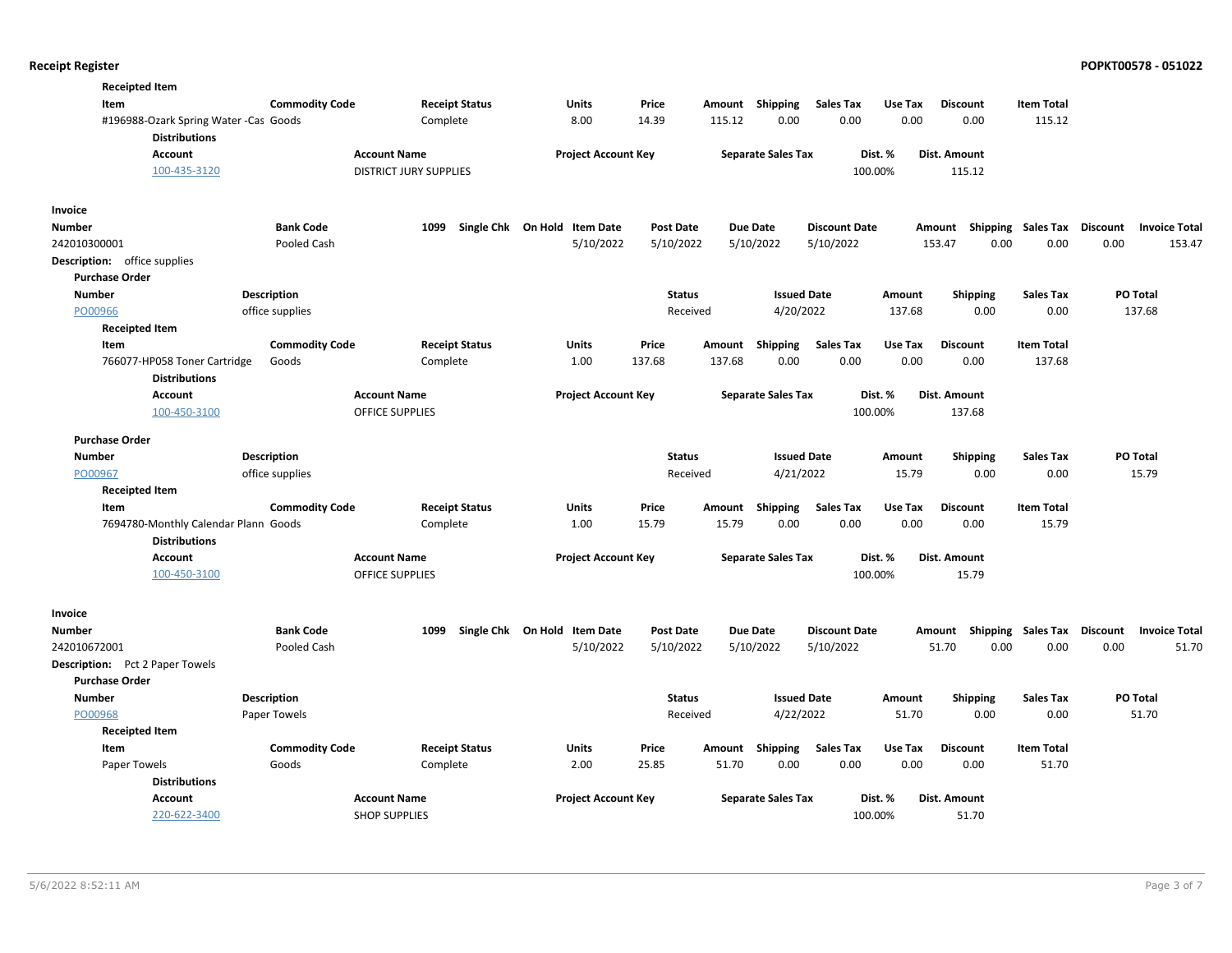| <b>Vendor Number</b>  | <b>Vendor DBA</b>                                       |                                     |                        |                              |                  |          |                           |                      | <b>Vendor Total Discount:</b> |                           | 0.00                      | <b>Invoice Total:</b> | 6,086.00             |
|-----------------------|---------------------------------------------------------|-------------------------------------|------------------------|------------------------------|------------------|----------|---------------------------|----------------------|-------------------------------|---------------------------|---------------------------|-----------------------|----------------------|
| <b>VEN02546</b>       | <b>PAST &amp; PRESENT FURNIT</b>                        |                                     |                        |                              |                  |          |                           |                      |                               |                           |                           |                       |                      |
| Invoice               |                                                         |                                     |                        |                              |                  |          |                           |                      |                               |                           |                           |                       |                      |
| <b>Number</b>         |                                                         | <b>Bank Code</b>                    | 1099                   | Single Chk On Hold Item Date | <b>Post Date</b> |          | <b>Due Date</b>           | <b>Discount Date</b> |                               | Amount Shipping Sales Tax |                           | Discount              | <b>Invoice Total</b> |
| INV0005195            |                                                         | Pooled Cash                         |                        | 5/10/2022                    | 5/10/2022        |          | 5/10/2022                 | 5/10/2022            |                               | 6,086.00<br>0.00          | 0.00                      | 0.00                  | 6,086.00             |
|                       | <b>Description: INSTALLATION OF 1ST FLOOR FURNITURE</b> |                                     |                        |                              |                  |          |                           |                      |                               |                           |                           |                       |                      |
| <b>Purchase Order</b> |                                                         |                                     |                        |                              |                  |          |                           |                      |                               |                           |                           |                       |                      |
| <b>Number</b>         |                                                         | <b>Description</b>                  |                        |                              | <b>Status</b>    |          | <b>Issued Date</b>        |                      | Amount                        | <b>Shipping</b>           | <b>Sales Tax</b>          | PO Total              |                      |
| PO00985               |                                                         | INSTALLATION OF 1ST FLOOR FURNITURE |                        |                              | Received         |          | 5/6/2022                  |                      | 6,086.00                      | 0.00                      | 0.00                      | 6,086.00              |                      |
|                       | <b>Receipted Item</b>                                   |                                     |                        |                              |                  |          |                           |                      |                               |                           |                           |                       |                      |
| Item                  |                                                         | <b>Commodity Code</b>               | <b>Receipt Status</b>  | <b>Units</b>                 | Price            |          | Amount Shipping           | <b>Sales Tax</b>     | Use Tax                       | <b>Discount</b>           | <b>Item Total</b>         |                       |                      |
|                       | INSTALLATION OF 1ST FLOOR FUF Goods                     |                                     | Complete               | 1.00                         | 3,106.00         | 3,106.00 | 0.00                      | 0.00                 | 0.00                          | 0.00                      | 3,106.00                  |                       |                      |
|                       | <b>Distributions</b>                                    |                                     |                        |                              |                  |          |                           |                      |                               |                           |                           |                       |                      |
|                       | Account                                                 |                                     | <b>Account Name</b>    | <b>Project Account Key</b>   |                  |          | <b>Separate Sales Tax</b> |                      | Dist. %                       | Dist. Amount              |                           |                       |                      |
|                       | 690-669-5735                                            |                                     | FF&E                   |                              |                  |          |                           |                      | 100.00%                       | 3,106.00                  |                           |                       |                      |
|                       | <b>Receipted Item</b>                                   |                                     |                        |                              |                  |          |                           |                      |                               |                           |                           |                       |                      |
| Item                  |                                                         | <b>Commodity Code</b>               | <b>Receipt Status</b>  | Units                        | Price            |          | Amount Shipping           | <b>Sales Tax</b>     | Use Tax                       | <b>Discount</b>           | <b>Item Total</b>         |                       |                      |
|                       | STORAGE CLOSETS/INSTALL                                 | Goods                               | Complete               | 1.00                         | 2,980.00         | 2,980.00 | 0.00                      | 0.00                 | 0.00                          | 0.00                      | 2,980.00                  |                       |                      |
|                       | <b>Distributions</b>                                    |                                     |                        |                              |                  |          |                           |                      |                               |                           |                           |                       |                      |
|                       | Account                                                 |                                     | <b>Account Name</b>    | <b>Project Account Key</b>   |                  |          | <b>Separate Sales Tax</b> |                      | Dist. %                       | Dist. Amount              |                           |                       |                      |
|                       | 100-518-4600                                            |                                     | <b>MOVING EXPENSES</b> |                              |                  |          |                           |                      | 100.00%                       | 2,980.00                  |                           |                       |                      |
|                       |                                                         |                                     |                        |                              |                  |          |                           |                      |                               |                           |                           |                       |                      |
| <b>Vendor Number</b>  | <b>Vendor DBA</b>                                       |                                     |                        |                              |                  |          |                           |                      | <b>Vendor Total Discount:</b> |                           | 0.00                      | <b>Invoice Total:</b> | 33.00                |
| 00085                 | SHIPMAN COMMUNICAT                                      |                                     |                        |                              |                  |          |                           |                      |                               |                           |                           |                       |                      |
| Invoice               |                                                         |                                     |                        |                              |                  |          |                           |                      |                               |                           |                           |                       |                      |
| Number                |                                                         | <b>Bank Code</b>                    | 1099                   | Single Chk On Hold Item Date | <b>Post Date</b> |          | <b>Due Date</b>           | <b>Discount Date</b> |                               | Amount                    | <b>Shipping Sales Tax</b> | <b>Discount</b>       | <b>Invoice Total</b> |
| 75702                 |                                                         | Pooled Cash                         |                        | 5/10/2022                    | 5/10/2022        |          | 5/10/2022                 | 5/10/2022            |                               | 33.00<br>0.00             | 0.00                      | 0.00                  | 33.00                |
|                       | Description: Patrol Vehicle Radio Repair                |                                     |                        |                              |                  |          |                           |                      |                               |                           |                           |                       |                      |
| <b>Purchase Order</b> |                                                         |                                     |                        |                              |                  |          |                           |                      |                               |                           |                           |                       |                      |
| <b>Number</b>         |                                                         | Description                         |                        |                              | Status           |          | <b>Issued Date</b>        |                      | Amount                        | <b>Shipping</b>           | <b>Sales Tax</b>          | <b>PO Total</b>       |                      |
| PO00970               |                                                         | Patrol Vehicle Radio Repair         |                        |                              | Received         |          | 4/26/2022                 |                      | 33.00                         | 0.00                      | 0.00                      | 33.00                 |                      |
|                       | <b>Receipted Item</b>                                   |                                     |                        |                              |                  |          |                           |                      |                               |                           |                           |                       |                      |
| Item                  |                                                         | <b>Commodity Code</b>               | <b>Receipt Status</b>  | <b>Units</b>                 | Price            | Amount   | Shipping                  | <b>Sales Tax</b>     | Use Tax                       | <b>Discount</b>           | <b>Item Total</b>         |                       |                      |
|                       | VHF Antenna 150-162                                     | Goods                               | Complete               | 2.00                         | 16.50            | 33.00    | 0.00                      | 0.00                 | 0.00                          | 0.00                      | 33.00                     |                       |                      |
|                       | <b>Distributions</b>                                    |                                     |                        |                              |                  |          |                           |                      |                               |                           |                           |                       |                      |
|                       | Account                                                 |                                     | <b>Account Name</b>    | <b>Project Account Key</b>   |                  |          | <b>Separate Sales Tax</b> |                      | Dist. %                       | Dist. Amount              |                           |                       |                      |
|                       | 100-560-4540                                            |                                     | R & M AUTOMOBILES      |                              |                  |          |                           |                      | 100.00%                       | 33.00                     |                           |                       |                      |
| <b>Vendor Number</b>  | <b>Vendor DBA</b>                                       |                                     |                        |                              |                  |          |                           |                      | <b>Vendor Total Discount:</b> |                           | 0.00                      | <b>Invoice Total:</b> | 300.15               |
| 00161                 | <b>SMITH MUNICIPAL SUPPL</b>                            |                                     |                        |                              |                  |          |                           |                      |                               |                           |                           |                       |                      |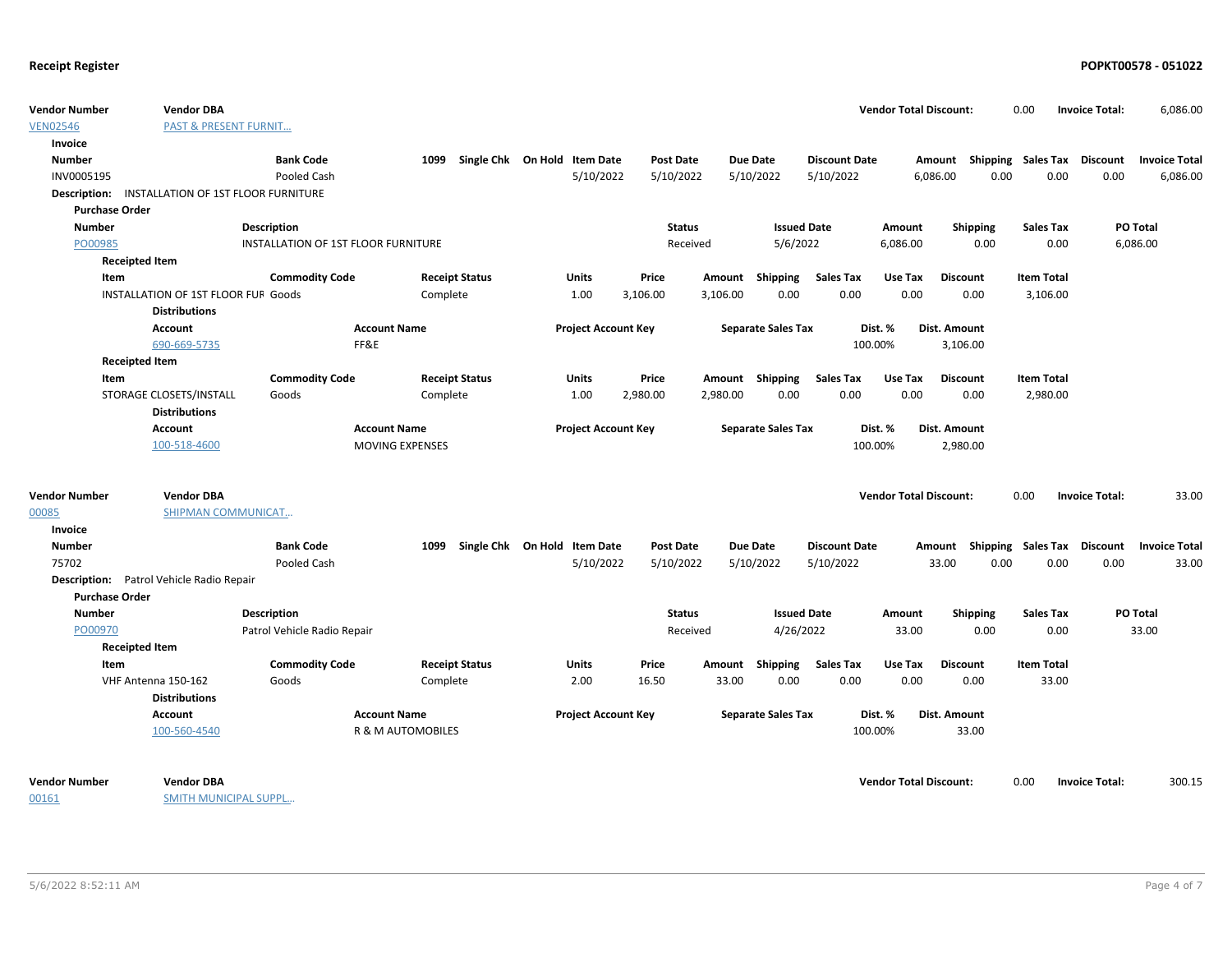| Invoice                                      |                           |                            |                              |                  |        |                           |                      |         |                 |                    |                 |                      |
|----------------------------------------------|---------------------------|----------------------------|------------------------------|------------------|--------|---------------------------|----------------------|---------|-----------------|--------------------|-----------------|----------------------|
| <b>Number</b>                                | <b>Bank Code</b>          | 1099                       | Single Chk On Hold Item Date | <b>Post Date</b> |        | <b>Due Date</b>           | <b>Discount Date</b> |         | Amount          | Shipping Sales Tax | <b>Discount</b> | <b>Invoice Total</b> |
| 00-19972                                     | Pooled Cash               |                            | 5/10/2022                    | 5/10/2022        |        | 5/10/2022                 | 5/10/2022            |         | 266.00<br>34.15 | 0.00               | 0.00            | 300.15               |
| Description: Pct 4 Vinyl numbers and letters |                           |                            |                              |                  |        |                           |                      |         |                 |                    |                 |                      |
| <b>Purchase Order</b>                        |                           |                            |                              |                  |        |                           |                      |         |                 |                    |                 |                      |
| <b>Number</b>                                | <b>Description</b>        |                            |                              | <b>Status</b>    |        | <b>Issued Date</b>        |                      | Amount  | Shipping        | <b>Sales Tax</b>   | PO Total        |                      |
| PO00959                                      | Vinyl numbers and letters |                            |                              | Received         |        | 4/14/2022                 |                      | 266.00  | 34.15           | 0.00               |                 | 300.15               |
| <b>Receipted Item</b>                        |                           |                            |                              |                  |        |                           |                      |         |                 |                    |                 |                      |
| Item                                         | <b>Commodity Code</b>     | <b>Receipt Status</b>      | Units                        | Price            | Amount | Shipping                  | <b>Sales Tax</b>     | Use Tax | <b>Discount</b> | <b>Item Total</b>  |                 |                      |
| 6 in Black vinyl Stickers #4                 | Goods                     | Complete                   | 100.00                       | 0.14             | 14.00  | 0.00                      | 0.00                 | 0.00    | 0.00            | 14.00              |                 |                      |
| <b>Distributions</b>                         |                           |                            |                              |                  |        |                           |                      |         |                 |                    |                 |                      |
| <b>Account</b>                               |                           | <b>Account Name</b>        | <b>Project Account Key</b>   |                  |        | <b>Separate Sales Tax</b> |                      | Dist. % | Dist. Amount    |                    |                 |                      |
| 240-624-3430                                 |                           | R&B MAT. HARDWARE & LUMBER |                              |                  |        |                           |                      | 100.00% | 14.00           |                    |                 |                      |
| <b>Receipted Item</b>                        |                           |                            |                              |                  |        |                           |                      |         |                 |                    |                 |                      |
| Item                                         | <b>Commodity Code</b>     | <b>Receipt Status</b>      | <b>Units</b>                 | Price            | Amount | Shipping                  | <b>Sales Tax</b>     | Use Tax | <b>Discount</b> | <b>Item Total</b>  |                 |                      |
| 6 in Black Vinyl Stickers- #6                | Goods                     | Complete                   | 100.00                       | 0.14             | 14.00  | 0.00                      | 0.00                 | 0.00    | 0.00            | 14.00              |                 |                      |
| <b>Distributions</b>                         |                           |                            |                              |                  |        |                           |                      |         |                 |                    |                 |                      |
| <b>Account</b>                               |                           | <b>Account Name</b>        | <b>Project Account Key</b>   |                  |        | <b>Separate Sales Tax</b> |                      | Dist. % | Dist. Amount    |                    |                 |                      |
| 240-624-3430                                 |                           | R&B MAT. HARDWARE & LUMBER |                              |                  |        |                           |                      | 100.00% | 14.00           |                    |                 |                      |
| <b>Receipted Item</b>                        |                           |                            |                              |                  |        |                           |                      |         |                 |                    |                 |                      |
| Item                                         | <b>Commodity Code</b>     | <b>Receipt Status</b>      | Units                        | Price            | Amount | Shipping                  | <b>Sales Tax</b>     | Use Tax | <b>Discount</b> | <b>Item Total</b>  |                 |                      |
| 6 in Black vinyl stickers #8                 | Goods                     | Complete                   | 100.00                       | 0.14             | 14.00  | 0.00                      | 0.00                 | 0.00    | 0.00            | 14.00              |                 |                      |
| <b>Distributions</b>                         |                           |                            |                              |                  |        |                           |                      |         |                 |                    |                 |                      |
| <b>Account</b>                               |                           | <b>Account Name</b>        | <b>Project Account Key</b>   |                  |        | <b>Separate Sales Tax</b> |                      | Dist. % | Dist. Amount    |                    |                 |                      |
| 240-624-3430                                 |                           | R&B MAT. HARDWARE & LUMBER |                              |                  |        |                           |                      | 100.00% | 14.00           |                    |                 |                      |
| <b>Receipted Item</b>                        |                           |                            |                              |                  |        |                           |                      |         |                 |                    |                 |                      |
| Item                                         | <b>Commodity Code</b>     | <b>Receipt Status</b>      | <b>Units</b>                 | Price            | Amount | Shipping                  | <b>Sales Tax</b>     | Use Tax | <b>Discount</b> | <b>Item Total</b>  |                 |                      |
| 6 in black vinyl stickers #7                 | Goods                     | Complete                   | 100.00                       | 0.14             | 14.00  | 0.00                      | 0.00                 | 0.00    | 0.00            | 14.00              |                 |                      |
| <b>Distributions</b>                         |                           |                            |                              |                  |        |                           |                      |         |                 |                    |                 |                      |
| <b>Account</b>                               |                           | <b>Account Name</b>        | <b>Project Account Key</b>   |                  |        | <b>Separate Sales Tax</b> |                      | Dist. % | Dist. Amount    |                    |                 |                      |
| 240-624-3430                                 |                           | R&B MAT. HARDWARE & LUMBER |                              |                  |        |                           |                      | 100.00% | 14.00           |                    |                 |                      |
| <b>Receipted Item</b>                        |                           |                            |                              |                  |        |                           |                      |         |                 |                    |                 |                      |
| Item                                         | <b>Commodity Code</b>     | <b>Receipt Status</b>      | Units                        | Price            | Amount | <b>Shipping</b>           | <b>Sales Tax</b>     | Use Tax | <b>Discount</b> | <b>Item Total</b>  |                 |                      |
| 6 in Black vinyl Stickers-#3                 | Goods                     | Complete                   | 200.00                       | 0.14             | 28.00  | 0.00                      | 0.00                 | 0.00    | 0.00            | 28.00              |                 |                      |
| <b>Distributions</b>                         |                           |                            |                              |                  |        |                           |                      |         |                 |                    |                 |                      |
| <b>Account</b>                               |                           | <b>Account Name</b>        | <b>Project Account Key</b>   |                  |        | <b>Separate Sales Tax</b> |                      | Dist. % | Dist. Amount    |                    |                 |                      |
| 240-624-3430                                 |                           | R&B MAT. HARDWARE & LUMBER |                              |                  |        |                           |                      | 100.00% | 28.00           |                    |                 |                      |
| <b>Receipted Item</b>                        |                           |                            |                              |                  |        |                           |                      |         |                 |                    |                 |                      |
| Item                                         | <b>Commodity Code</b>     | <b>Receipt Status</b>      | <b>Units</b>                 | Price            |        | Amount Shipping           | <b>Sales Tax</b>     | Use Tax | <b>Discount</b> | <b>Item Total</b>  |                 |                      |
| 6 in. Black Vinyl Stickers #9                | Goods                     | Complete                   | 200.00                       | 0.14             | 28.00  | 34.15                     | 0.00                 | 0.00    | 0.00            | 62.15              |                 |                      |
| <b>Distributions</b>                         |                           |                            |                              |                  |        |                           |                      |         |                 |                    |                 |                      |
| <b>Account</b>                               |                           | <b>Account Name</b>        | <b>Project Account Key</b>   |                  |        | <b>Separate Sales Tax</b> |                      | Dist. % | Dist. Amount    |                    |                 |                      |
| 240-624-3430                                 |                           | R&B MAT. HARDWARE & LUMBER |                              |                  |        |                           |                      | 100.00% | 62.15           |                    |                 |                      |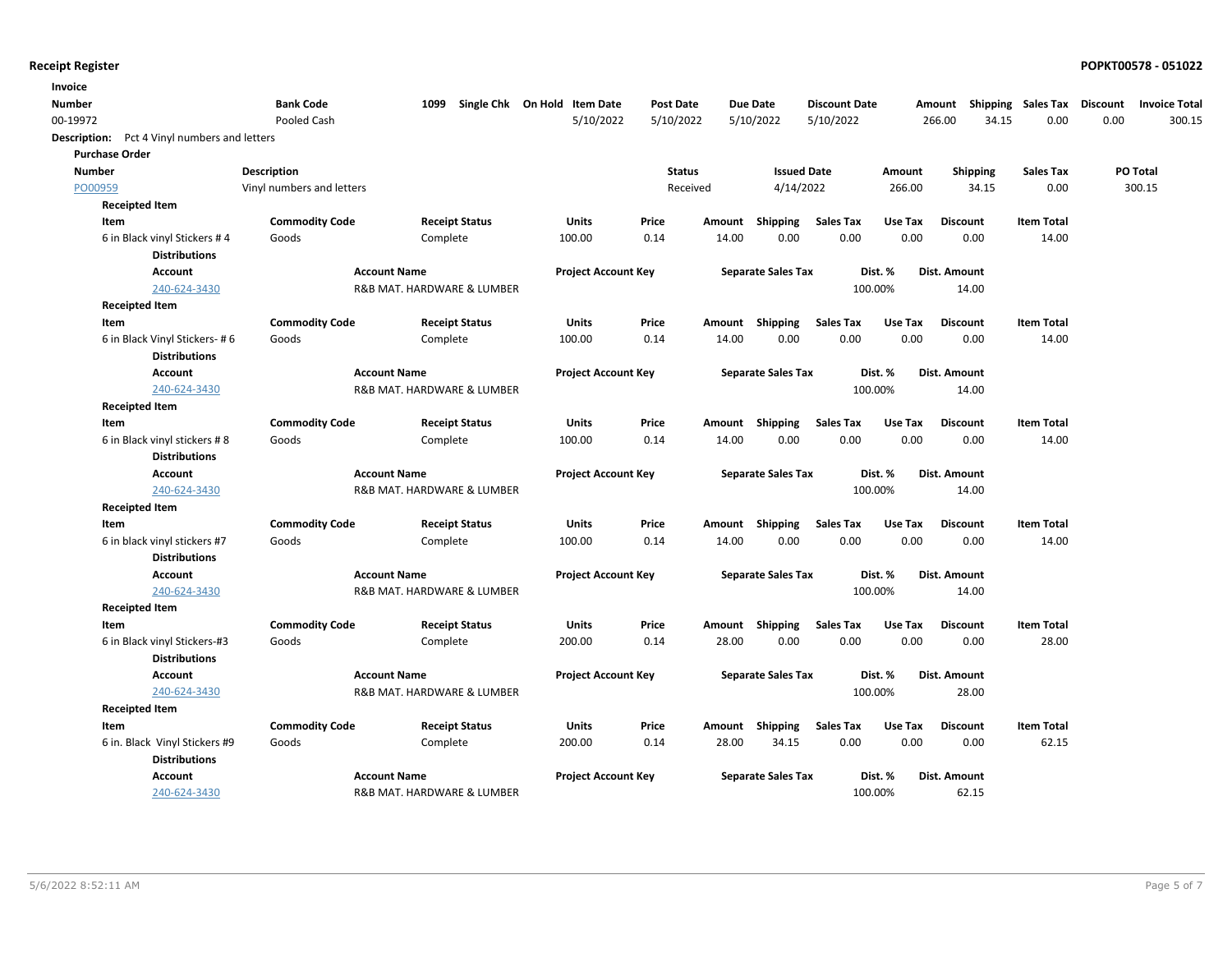| Item                                                                | <b>Commodity Code</b> | <b>Receipt Status</b>      | Units                      | Price | Amount | Shipping                  | <b>Sales Tax</b> | Use Tax | <b>Discount</b> | <b>Item Total</b> |
|---------------------------------------------------------------------|-----------------------|----------------------------|----------------------------|-------|--------|---------------------------|------------------|---------|-----------------|-------------------|
| 6 in. Black Vinyl Sticker - Capital C Goods<br><b>Distributions</b> |                       | Complete                   | 250.00                     | 0.14  | 35.00  | 0.00                      | 0.00             | 0.00    | 0.00            | 35.00             |
| Account                                                             |                       | <b>Account Name</b>        | <b>Project Account Key</b> |       |        | <b>Separate Sales Tax</b> |                  | Dist. % | Dist. Amount    |                   |
| 240-624-3430                                                        |                       | R&B MAT. HARDWARE & LUMBER |                            |       |        |                           |                  | 100.00% | 35.00           |                   |
| <b>Receipted Item</b>                                               |                       |                            |                            |       |        |                           |                  |         |                 |                   |
| Item                                                                | <b>Commodity Code</b> | <b>Receipt Status</b>      | Units                      | Price |        | Amount Shipping           | <b>Sales Tax</b> | Use Tax | <b>Discount</b> | <b>Item Total</b> |
| 6 in. Black Vinyl Sticker-#5                                        | Goods                 | Complete                   | 100.00                     | 0.14  | 14.00  | 0.00                      | 0.00             | 0.00    | 0.00            | 14.00             |
| <b>Distributions</b>                                                |                       |                            |                            |       |        |                           |                  |         |                 |                   |
| Account                                                             |                       | <b>Account Name</b>        | <b>Project Account Key</b> |       |        | <b>Separate Sales Tax</b> |                  | Dist. % | Dist. Amount    |                   |
| 240-624-3430                                                        |                       | R&B MAT. HARDWARE & LUMBER |                            |       |        |                           |                  | 100.00% | 14.00           |                   |
| <b>Receipted Item</b>                                               |                       |                            |                            |       |        |                           |                  |         |                 |                   |
| Item                                                                | <b>Commodity Code</b> | <b>Receipt Status</b>      | Units                      | Price |        | Amount Shipping           | <b>Sales Tax</b> | Use Tax | <b>Discount</b> | <b>Item Total</b> |
| 6 in. Black Vinyl Stickers- #0                                      | Goods                 | Complete                   | 200.00                     | 0.14  | 28.00  | 0.00                      | 0.00             | 0.00    | 0.00            | 28.00             |
| <b>Distributions</b>                                                |                       |                            |                            |       |        |                           |                  |         |                 |                   |
| Account                                                             |                       | <b>Account Name</b>        | <b>Project Account Key</b> |       |        | <b>Separate Sales Tax</b> |                  | Dist. % | Dist. Amount    |                   |
| 240-624-3430                                                        |                       | R&B MAT. HARDWARE & LUMBER |                            |       |        |                           |                  | 100.00% | 28.00           |                   |
| <b>Receipted Item</b>                                               |                       |                            |                            |       |        |                           |                  |         |                 |                   |
| Item                                                                | <b>Commodity Code</b> | <b>Receipt Status</b>      | Units                      | Price | Amount | Shipping                  | <b>Sales Tax</b> | Use Tax | <b>Discount</b> | <b>Item Total</b> |
| 6 in. Black Vinyl Stickers #1                                       | Goods                 | Complete                   | 100.00                     | 0.14  | 14.00  | 0.00                      | 0.00             | 0.00    | 0.00            | 14.00             |
| <b>Distributions</b>                                                |                       |                            |                            |       |        |                           |                  |         |                 |                   |
| Account                                                             |                       | <b>Account Name</b>        | <b>Project Account Key</b> |       |        | <b>Separate Sales Tax</b> |                  | Dist. % | Dist. Amount    |                   |
| 240-624-3430                                                        |                       | R&B MAT. HARDWARE & LUMBER |                            |       |        |                           |                  | 100.00% | 14.00           |                   |
| <b>Receipted Item</b>                                               |                       |                            |                            |       |        |                           |                  |         |                 |                   |
| Item                                                                | <b>Commodity Code</b> | <b>Receipt Status</b>      | Units                      | Price | Amount | Shipping                  | Sales Tax        | Use Tax | <b>Discount</b> | <b>Item Total</b> |
| 6 in. Black Vinyl Stickers-#2                                       | Goods                 | Complete                   | 200.00                     | 0.14  | 28.00  | 0.00                      | 0.00             | 0.00    | 0.00            | 28.00             |
| <b>Distributions</b>                                                |                       |                            |                            |       |        |                           |                  |         |                 |                   |
| Account                                                             |                       | <b>Account Name</b>        | <b>Project Account Key</b> |       |        | <b>Separate Sales Tax</b> |                  | Dist. % | Dist. Amount    |                   |
| 240-624-3430                                                        |                       | R&B MAT. HARDWARE & LUMBER |                            |       |        |                           |                  | 100.00% | 28.00           |                   |
| <b>Receipted Item</b>                                               |                       |                            |                            |       |        |                           |                  |         |                 |                   |
| Item                                                                | <b>Commodity Code</b> | <b>Receipt Status</b>      | <b>Units</b>               | Price | Amount | Shipping                  | <b>Sales Tax</b> | Use Tax | <b>Discount</b> | <b>Item Total</b> |
| 6 In. Black Vinyl Stickers-Capital F Goods                          |                       | Complete                   | 250.00                     | 0.14  | 35.00  | 0.00                      | 0.00             | 0.00    | 0.00            | 35.00             |
| <b>Distributions</b>                                                |                       |                            |                            |       |        |                           |                  |         |                 |                   |
| Account                                                             |                       | <b>Account Name</b>        | <b>Project Account Key</b> |       |        | <b>Separate Sales Tax</b> |                  | Dist. % | Dist. Amount    |                   |
| 240-624-3430                                                        |                       | R&B MAT. HARDWARE & LUMBER |                            |       |        |                           |                  | 100.00% | 35.00           |                   |
|                                                                     |                       |                            |                            |       |        |                           |                  |         |                 |                   |
|                                                                     |                       |                            |                            |       |        |                           |                  |         |                 |                   |